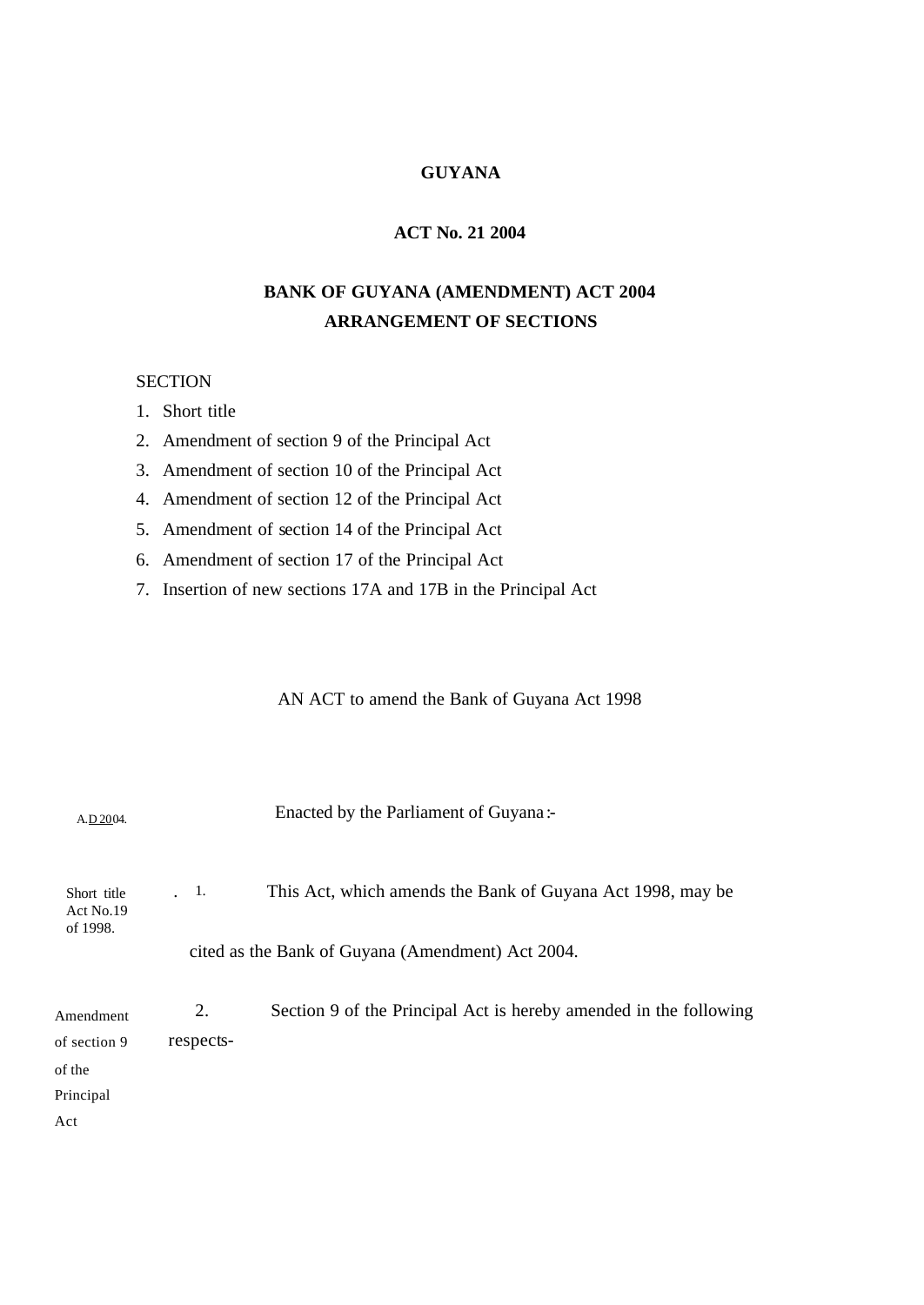- (a) in subsection 1 (c) , for the words "two" and "four " substitute the words "four " and "six", respectively;
- (b) by the insertion immediately after subsection (2) of the following as subsection (2A)-

"2A The contractual terms and conditions of the appointment of the Governor and Deputy Governor, including remuneration and other benefits shall be specified upon appointment",

(bb) by the insertion immediately after subsection (2A) of the following as subsection (2B)-

"(2B) The substantive offices of Governor and Deputy Governor shall not remain vacant for a period in excess of six months of becoming vacant",

(c) by the insertion immediately after subsection (4) of the following as subsection (4A) and (4B)-

 "(4A) The Governor is eligible for re-appointment by the President, on the expiration of his terms of office, for a further period not exceeding five years"

 (4B) The Deputy Governor is eligible for re-appointment by the Minister, on the expiration of his term of office, for a further period not exceeding five years",

(d) by the substitution for subsection (5) of the following subsection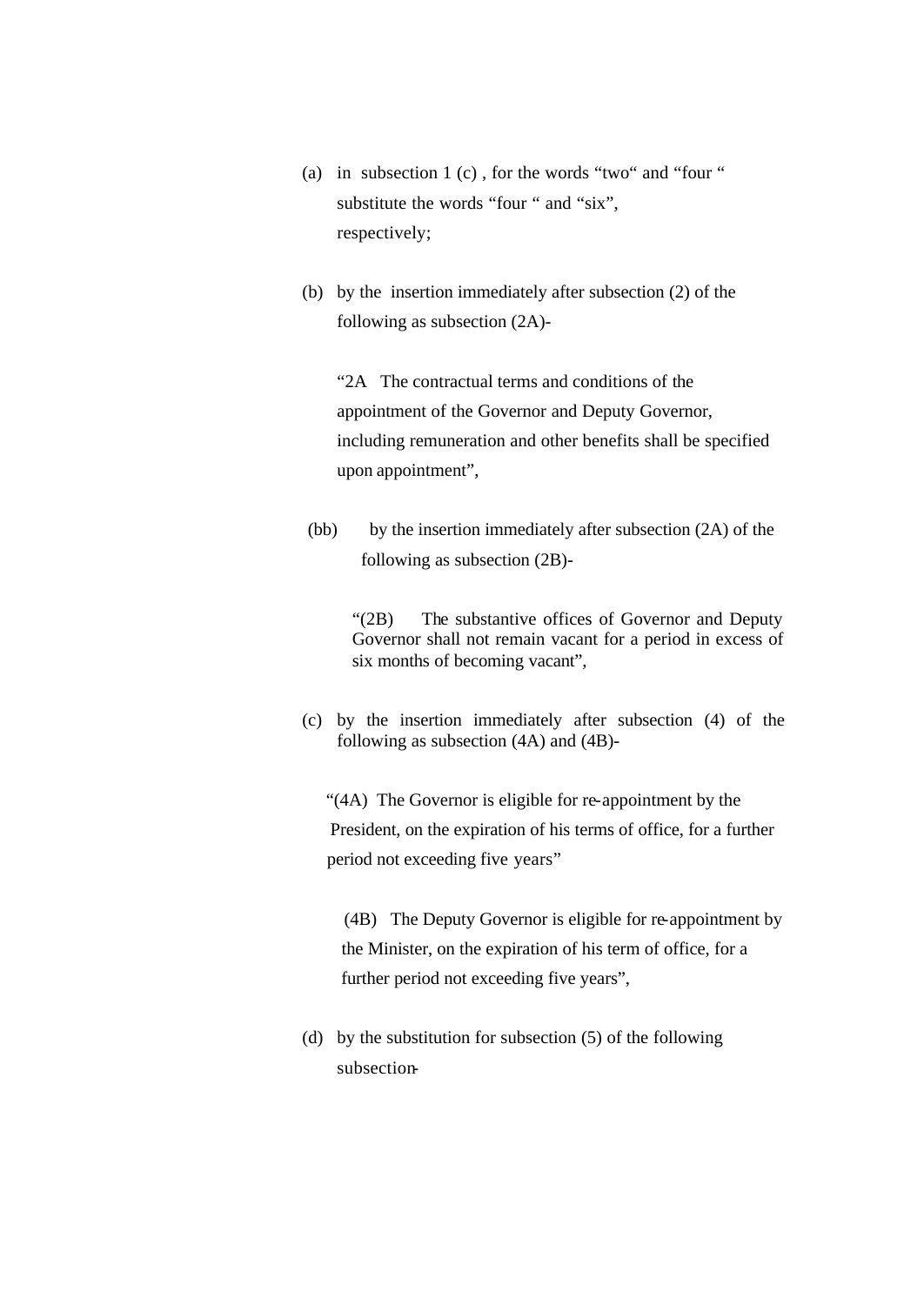"(5) Every other Director is eligible for re-appointment on the expiration of his term of office for such period not exceeding five years as the Minister may determine".

- (3). Section 10 of the Principal Act is hereby amended in the following respects-
	- (a) in subsection (2) by the substitution for the word "two " of the word "three ",
	- (b) in substitution (3) and in every other written law there shall be substituted for the words " Secretary to the Treasury" the words " Finance Secretary".
	- (c ) by the substitution for subsection (4) of the following subsection-
		- "(4) A quorum for any meeting of the Board shall be a majority of the Directors".
	- (4) Section 12 of the Principal Act is hereby amended in the following respects-
		- (a)  $\equiv$  in subsection, (2) by the insertion at the end of the following sentence-

" The contractual terms and conditions remuneration of the appointment of Banking Manager including remuneration and other benefits shall be specified upon appointment".

(b)  $\equiv$  in subsection (3), by the deletion of the words " Deputy Governor and" and by the substitution for the words "their terms" of the

Amendment of section 12 of the Principal Act.

Amendment of section 10 of the Principal Act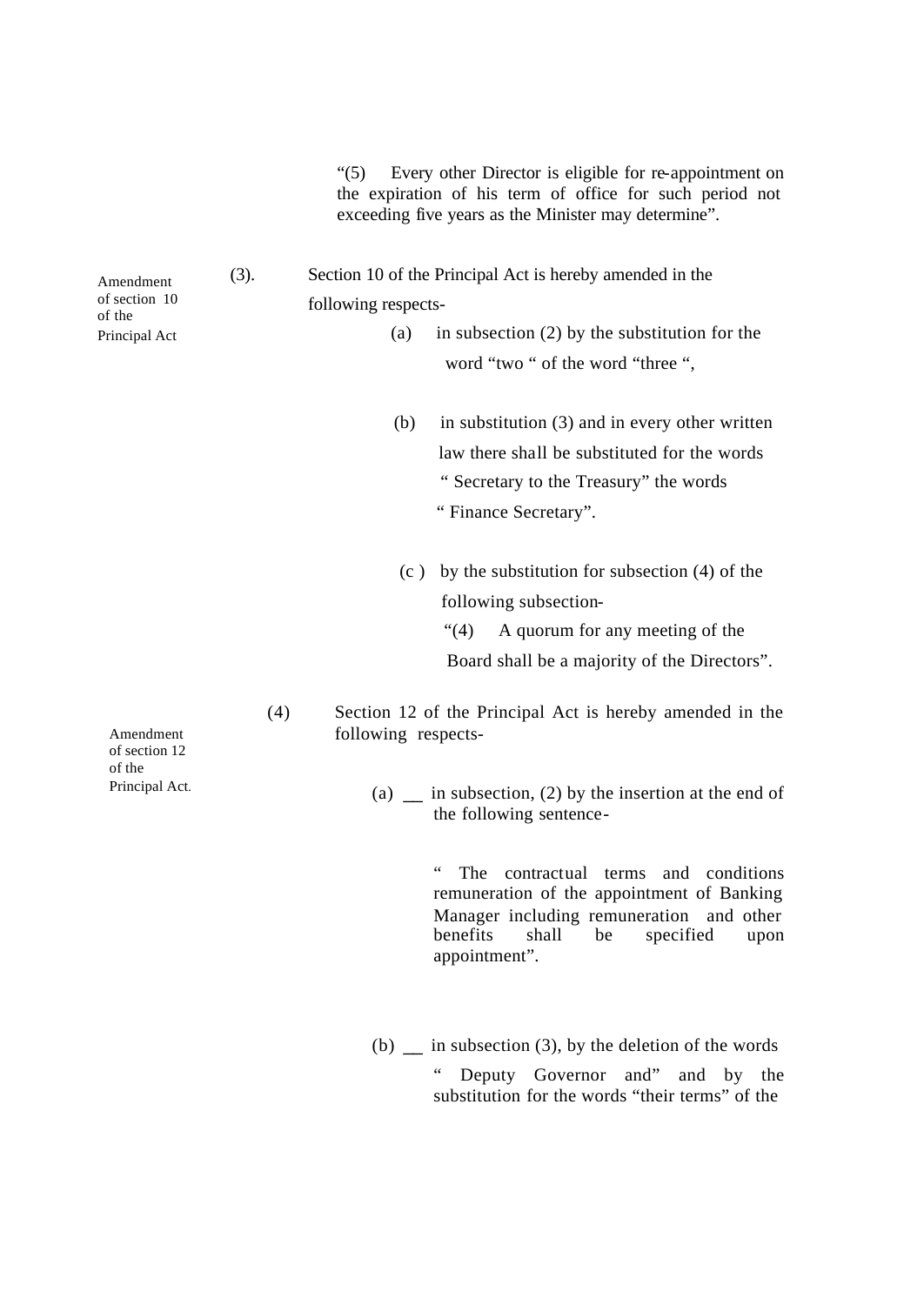# words "his term"

| (5)                                                     | Section $14(1)$ of the Principal Act is hereby amended by the                                                                                                                                     |
|---------------------------------------------------------|---------------------------------------------------------------------------------------------------------------------------------------------------------------------------------------------------|
| Amendment of<br>section $14(1)$ of<br>the Principal Act | substitution for the paragraph $(c)$ of the following paragraph $-$                                                                                                                               |
|                                                         | $(c)$ is a director, officer or other employee or a<br>major shareholder of -                                                                                                                     |
| No. 1 of 1995.                                          | any financial institution referred to in the<br>(i)<br>Financial Institutions Act 1995 or of any<br>Subsidiary or other affiliate as defined in that<br>Act, of such institution;                 |
| No.21 of 1998                                           | (ii)<br>any securities company within the meaning<br>of the Securities Industry Act 1998 or of<br>any subsidiary or other affiliate, as<br>defined in that Act, of such securities<br>company; or |
| No.20 of 1998                                           | within<br>(iii)<br>insurance<br>company<br>the<br>any<br>meaning of the Insurance Act 1998, or of<br>any subsidiary or other affiliate as<br>defined in the Act, of such insurance<br>company;    |
|                                                         | any other institution supervised by the<br>(iv)<br>Bank."                                                                                                                                         |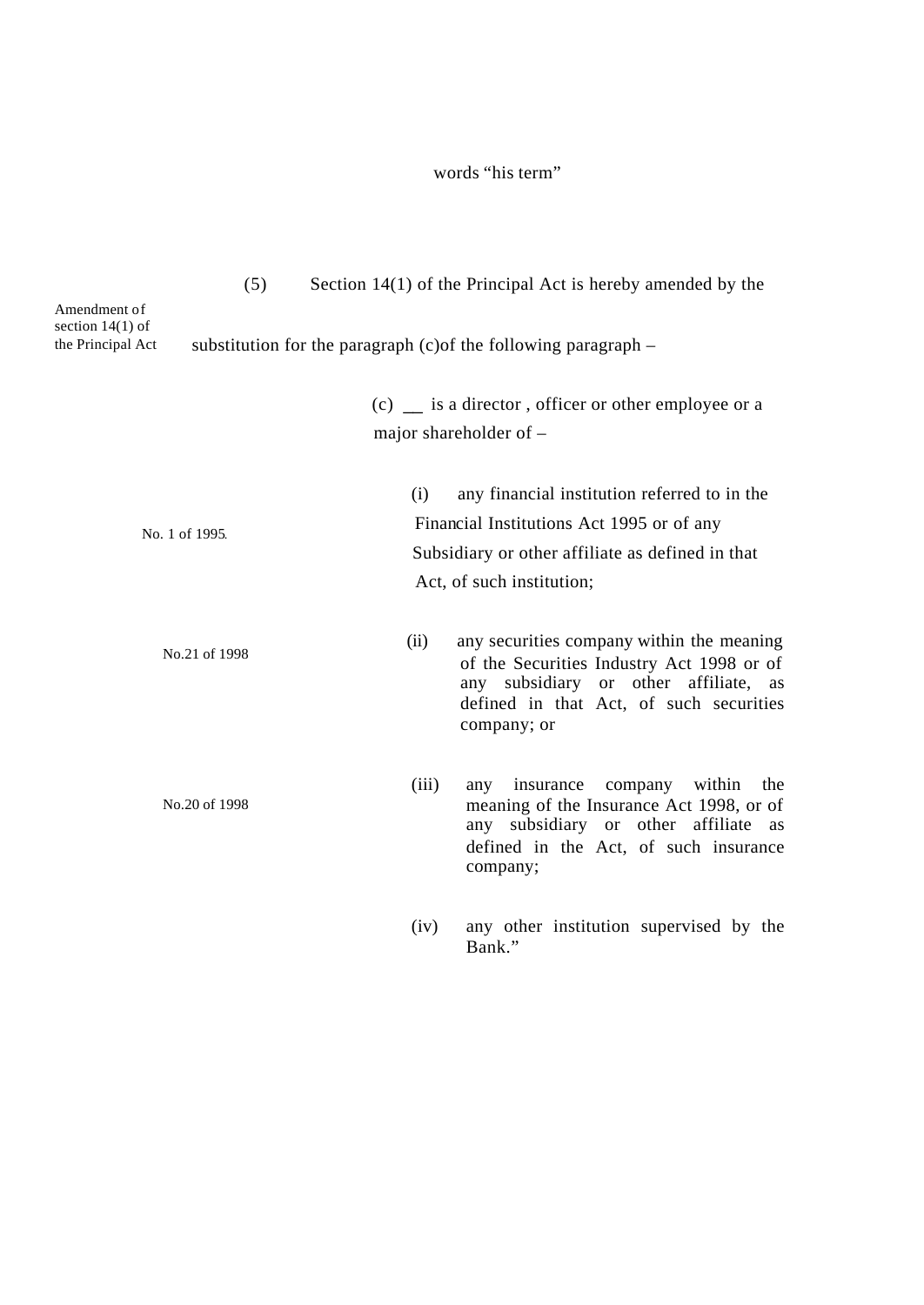6. Section 17 of the Principal Act is hereby amended by the insertion immediately after subsection (2) of the following as subsection (2A)-

> "(2A) Upon appointment and prior to assumption of duty as Director, other officer or employee of the Bank, the person shall take an oath, or make a solemn affirmation, of and fidelity and secrecy, in the form set out in the Schedule."

 7. The Principal Act is hereby amended by the insertion immediately after section 17 of the following as sections 17A and 17B-

 17A. (1) The Board may establish committees to deal with any matter within the competence of the Board.

(2) A committee shall keep minutes of its proceedings, which shall be submitted to the Board at its next meeting.

 17B.(1) A Director shall disclose to the Bank, in writing or by requesting to have it entered in the minutes of a meeting of the Board, the nature and extent of the Director's interest if the Director-

> (a) is a party to a material contract or transaction, or proposed material

 the Principal Insertion of Section 17 in Act.

Schedule

Insertion of new Section17A and 17B in the Principal Act.

"Committee

Disclosure of

Conflicts.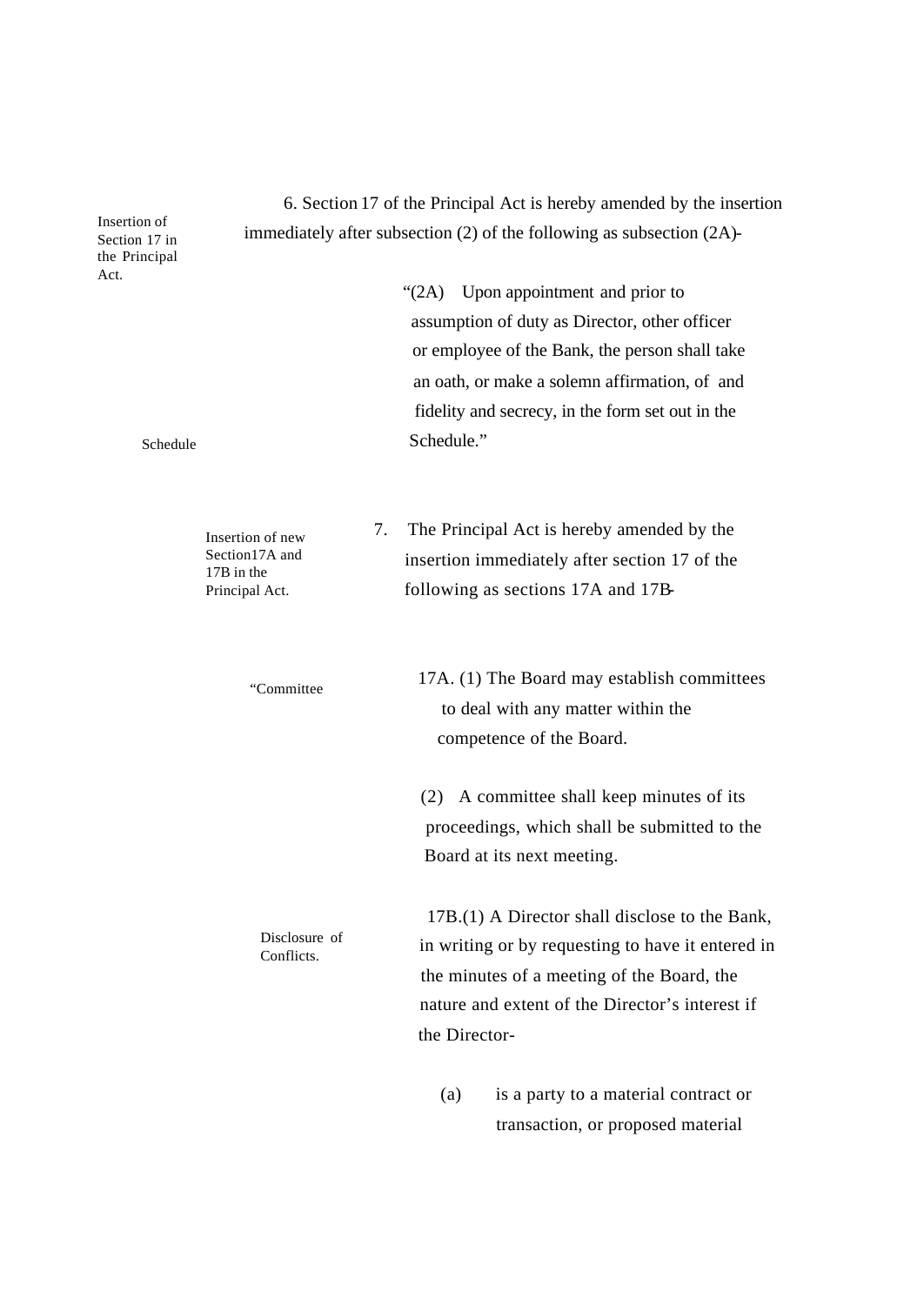contract or transaction, with the Bank;.

- (b) is a director or an officer of, or has a material interest in, any person who is a party to a material contract or transaction, or proposed material contract or transaction, with the Bank;.
- $(c)$  is or is likely to be materially affected by any action taken or proposed to be taken by the Bank under the Financial Institutions Act 1995; or
- (d) is a director or an officer of, or has a material interest in, any person who is or is likely to be materially affected by any action taken or proposed to be taken by the Bank under the Financial Institutions Act 1995.
- (2) The disclosure shall be made as soon as the Director becomes aware of the contract, transaction or action.
- (3) A director who is required to make disclosure shall not vote on any resolution to approve the contract, transaction or action, unless it relates to Directors' fee.

No.1 of 1995.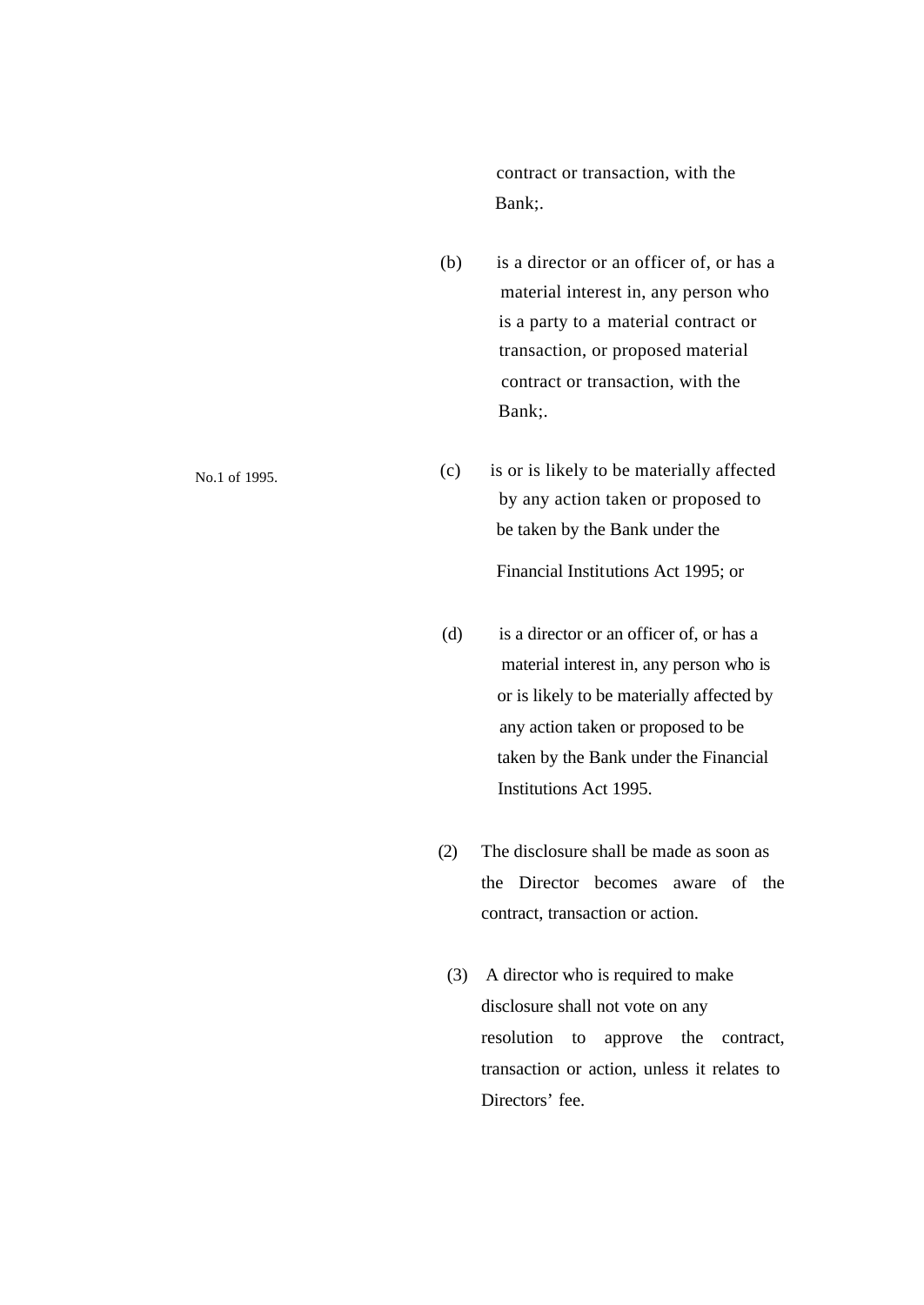(4) For the purpose of this section, a general notice to the Board by a Director, declaring that he is a director or officer of, or has material interest in, a person or entity, and that he is to be regarded as interested in any contract or transaction entered into with that person or entity or in any section that affects that person or entity is a sufficient declaration of interest in relation to a contract or transaction with that person or entity that affects that person".

Insertion of new section 58A in the Principal Act.

8. The Principal Act is hereby amended by the insertion immediately after section 58 of the following as section58A-

"Internationally accepted accounting standards.

 58A. The Board shall at all times ensure that the books and records of the bank, including its financial statements are prepared and maintained in conformity with internationally accepted accounting standards."